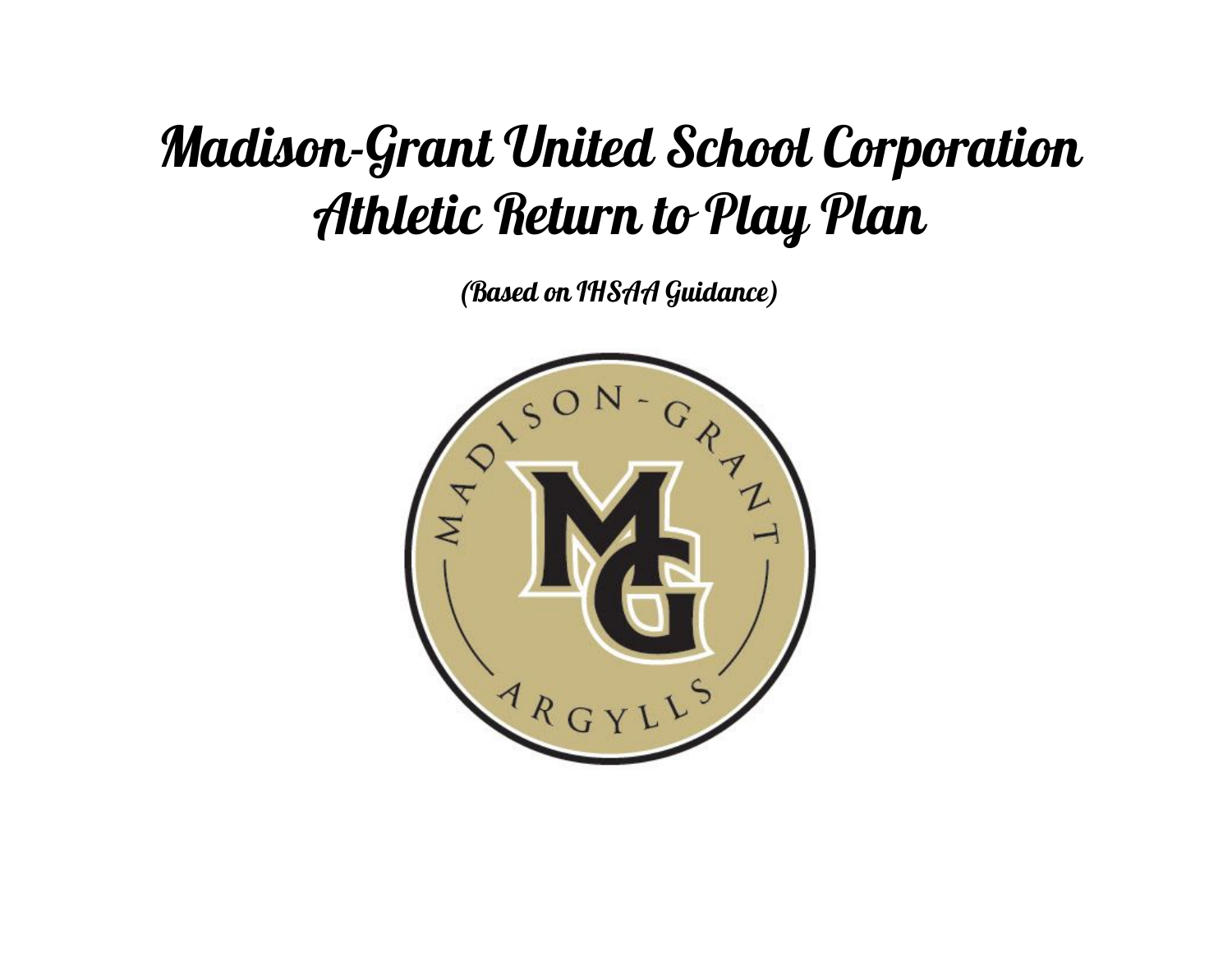## **Madison-Grant Athletic Return to Play Plan**

|                | <b>Parents</b>                                                                                      | <b>Athletes</b>                                               | <b>Coaches</b>                                                                       |
|----------------|-----------------------------------------------------------------------------------------------------|---------------------------------------------------------------|--------------------------------------------------------------------------------------|
|                | -Student-athletes are limited to 15 hours per                                                       | -Students will be limited to 15 hours per week on             | - No sport may have more than two activity days                                      |
| <b>Phase I</b> | week on campus.                                                                                     | campus.                                                       | per calendar week, 6 hours max per week, 3 hours                                     |
| July 6-        | ALL SUMMER ACTIVITIES ARE VOLUNTARY                                                                 | -ALL SUMMER ACTIVITIES ARE VOLUNTARY                          | max per day.                                                                         |
| July 19        | -All athletes will enter and exit the school                                                        | -All athletes will enter and exit the school building $\vert$ | -Conditioning is permitted 4 days per week                                           |
|                | building at door 8 (weight room).                                                                   | at door 8 (weight room).                                      | -Cross County may condition 4 x's per week.                                          |
|                | Please encourage your son/daughter to screen                                                        | -Any student who prefers to wear a face covering              | -Activity days are limited to three hours per day.<br>(Six hours per calendar week). |
|                | prior to attending open gym sessions.                                                               | for activities will be allowed to do so.                      | -All athletes will enter and exit the school                                         |
|                |                                                                                                     | -Prior to participation, all first-time athletes              | building at door 8 (weight room).                                                    |
|                | -Self-screen includes:                                                                              | MUST have a physical on file and register at                  | -Coaches are highly encouraged to wear face                                          |
|                | Do you currently have a fever? 100.4 or greater                                                     | www.mgathletics.com                                           | coverings at all times except under vigorous                                         |
|                | Do you have a cough?                                                                                | -RETURNING students should provide the                        | activity. Masks are available in the training room                                   |
|                | Are you experiencing shortness of breath or                                                         | 2020-2021 IHSAA Health Update Questionnaire                   | facility.                                                                            |
|                | difficulty breathing?                                                                               | and Consent and Release Certificate PRIOR to                  | -Vulnerable coaches are encouraged to seek                                           |
|                | Are you experiencing chills or repeated shaking                                                     | participation. They must also register online at              | medical guidance regarding his/her coaching                                          |
|                | with chills?                                                                                        | www.mgathletics.com                                           | responsibilities.                                                                    |
|                | Are you experiencing any muscle pain,headache, -All student athletes will be screened for           |                                                               | -An alternate command structure for coaching                                         |
|                | sore throat?                                                                                        | signs/symptoms prior to participating in                      | staff should be established in case of illness.                                      |
|                | Have you experienced a new loss of taste or                                                         | workouts. Any athlete that shows COVID-19                     | -Prior to participation, coaches should check that                                   |
|                | smell?                                                                                              | related symptoms will not be allowed to take part             | all first-time athletes have a physical on file.                                     |
|                | Have you noticed skin lesions on the feet and                                                       | in workouts.                                                  | Coaches should direct parents to register their<br>athletes at www.mgathletics.com.  |
|                | toes?                                                                                               | -The signs and symptoms related questions are:                | -Coaches should make sure that RETURNING                                             |
|                |                                                                                                     | 1. Do you currently have a fever? 100.4 or                    | students provide the 2020-2021 IHSAA Health                                          |
|                | -Vulnerable athletes are encouraged to seek                                                         | greater                                                       | Update Questionnaire and Consent and Release                                         |
|                | medical guidance regarding his/her athletic                                                         | 2. Do you have a cough?                                       | Certificate PRIOR to participation. If a student                                     |
|                | participation.                                                                                      | Are you experiencing shortness of breath<br>3.                | answers YES on any question, a NEW and                                               |
|                | -Athletes, when not engaged in vigorous                                                             | or difficulty breathing?                                      | UPDATED PHYSICAL MUST BE OBTAINED PRIOR                                              |
|                | activity, are encouraged to wear a mask                                                             | Are you experiencing chills or repeated<br>4.                 | TO PARTICIPATION. In addition, all athletes must                                     |
|                | (supplied by students). Coaches will be highly                                                      | shaking with chills?                                          | also register online at www.mgathletics.com                                          |
|                | encouraged to wear a mask, but not mandatory.                                                       | 5. Are you experiencing any muscle                            | -Coaches, or designated staff, will screen all of                                    |
|                | Only essential student-athletes, participants,                                                      | pain, headache, sore throat?                                  | his/her athletes for signs/symptoms prior to                                         |
|                | coaches, medical staff, supervisors should be in<br>attendance.                                     | 6. Have you experienced a new loss of taste<br>or smell?      | participating in daily workouts. Coaches must                                        |
|                |                                                                                                     | Have you noticed skin lesions on the feet                     | track COVID-19 impacted attendance and report<br>to administration if needed.        |
|                | -Prior to participation, all first-time athletes<br>MUST have a physical on file and register their | and toes?                                                     | -Daily questions asked are:                                                          |
|                | athlete at www.mgathletics.com                                                                      |                                                               |                                                                                      |
|                | -RETURNING students should provide the                                                              | -Athletes should wash their hands for a minimum               | Do you currently have a fever? 100.4 or<br>1.                                        |
|                | 2020-2021 IHSAA Health Update Questionnaire                                                         | of 20 seconds with warm water and soap before                 | greater                                                                              |
|                | and Consent and Release Certificate PRIOR to                                                        | touching any surfaces or participating. If not                | 2. Do you have a cough?                                                              |
|                |                                                                                                     |                                                               |                                                                                      |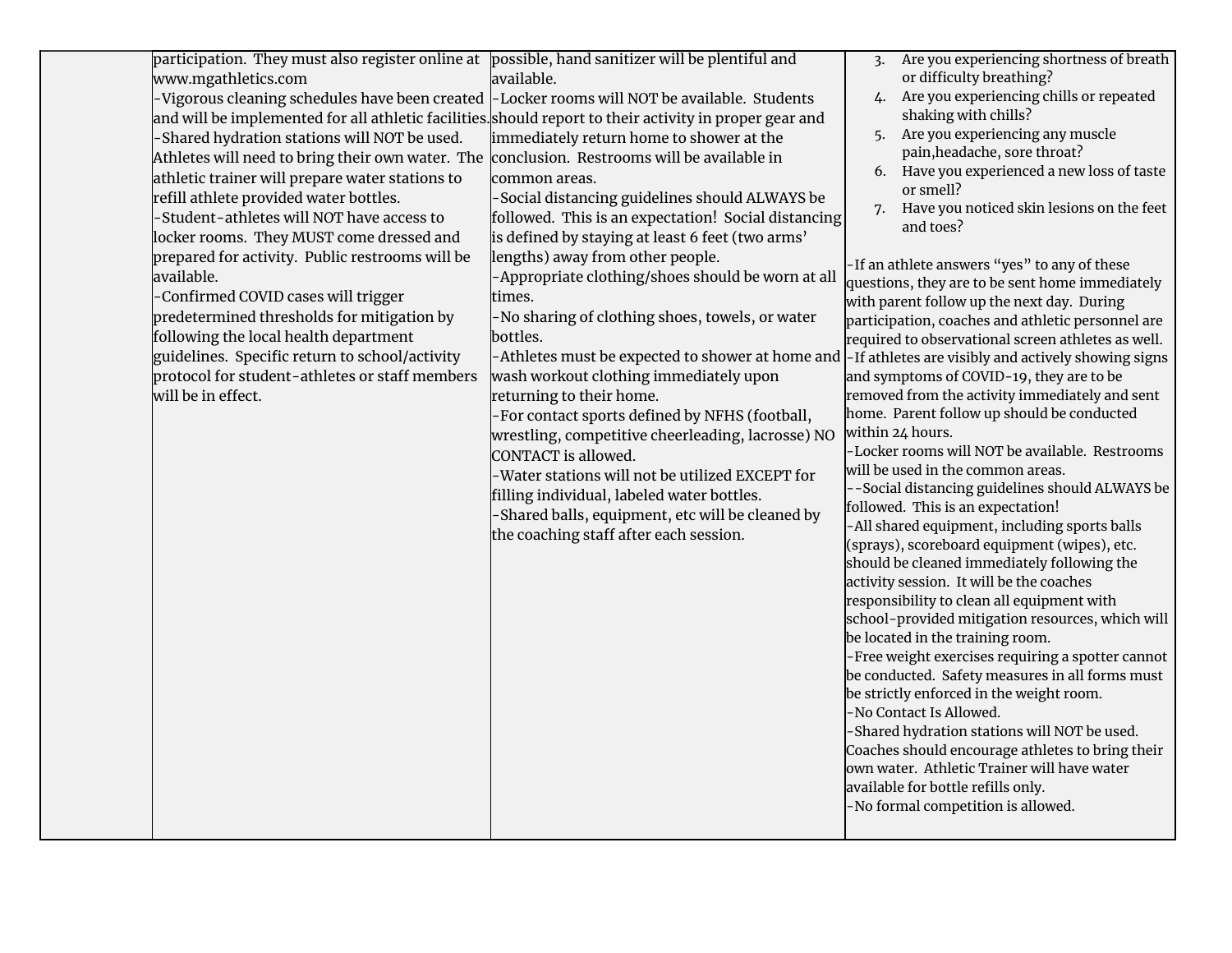| -All athletes will enter and exit the school<br><b>Phase II</b><br>-ALL SUMMER ACTIVITIES ARE VOLUNTARY<br>-ALL SUMMER ACTIVITIES ARE<br>building at door 8 (weight room).<br>-All athletes will enter and exit the school building<br>July 20-<br><b>VOLUNTARY</b><br>-Athletes, when not engaged in vigorous activity,<br>at door 8 (weight room).<br>Aug 14<br>-All athletes will enter and exit the school<br>are REQUIRED to wear a mask (supplied by<br>-Athletes, when not engaged in vigorous activity,<br>students). Coaches will be REQUIRED to wear a<br>building at door 8 (weight room).<br>are REQUIRED to wear a mask (supplied by |  |
|---------------------------------------------------------------------------------------------------------------------------------------------------------------------------------------------------------------------------------------------------------------------------------------------------------------------------------------------------------------------------------------------------------------------------------------------------------------------------------------------------------------------------------------------------------------------------------------------------------------------------------------------------|--|
|                                                                                                                                                                                                                                                                                                                                                                                                                                                                                                                                                                                                                                                   |  |
|                                                                                                                                                                                                                                                                                                                                                                                                                                                                                                                                                                                                                                                   |  |
|                                                                                                                                                                                                                                                                                                                                                                                                                                                                                                                                                                                                                                                   |  |
|                                                                                                                                                                                                                                                                                                                                                                                                                                                                                                                                                                                                                                                   |  |
| mask (effective Monday, July 27. Masks are                                                                                                                                                                                                                                                                                                                                                                                                                                                                                                                                                                                                        |  |
| -Please encourage your son/daughter to<br><b>July 31:</b><br>students). Coaches will be REQUIRED to wear a<br>available in the training room facility.                                                                                                                                                                                                                                                                                                                                                                                                                                                                                            |  |
| screen prior to attending open gym<br>Girls Golf<br>-Vulnerable coaches are encouraged to seek<br>mask (effective Monday, July 27.                                                                                                                                                                                                                                                                                                                                                                                                                                                                                                                |  |
| medical guidance regarding his/her coaching<br><b>Starts Official</b><br>sessions.<br>Prior to participation, all first-time athletes MUST                                                                                                                                                                                                                                                                                                                                                                                                                                                                                                        |  |
| responsibilities.<br>Practice<br>have a physical on file and register at<br>-An alternate command structure for coaching                                                                                                                                                                                                                                                                                                                                                                                                                                                                                                                          |  |
| www.mgathletics.com<br>-Self-screen includes:<br>staff should be established in case of illness.                                                                                                                                                                                                                                                                                                                                                                                                                                                                                                                                                  |  |
| -RETURNING students should provide the<br>-Prior to participation, coaches should check that<br>1. Do you currently have a fever?                                                                                                                                                                                                                                                                                                                                                                                                                                                                                                                 |  |
| August 3:<br>2020-2021 IHSAA Health Update Questionnaire and<br>all first-time athletes have a physical on file.<br>100.4 or greater                                                                                                                                                                                                                                                                                                                                                                                                                                                                                                              |  |
| Consent and Release Certificate PRIOR to<br>Coaches should direct parents to register their<br><b>Fall Sports</b>                                                                                                                                                                                                                                                                                                                                                                                                                                                                                                                                 |  |
| Do you have a cough?<br>2.<br>athletes at www.mgathletics.com.<br>participation. They must also register online at<br>Practices                                                                                                                                                                                                                                                                                                                                                                                                                                                                                                                   |  |
| -Coaches should make sure that RETURNING<br>Are you experiencing shortness<br>www.mgathletics.com<br>3.<br><b>Begin</b><br>students provide the 2020-2021 IHSAA Health                                                                                                                                                                                                                                                                                                                                                                                                                                                                            |  |
| -All student athletes will be screened for<br>of breath or difficulty breathing?<br><b>Update Questionnaire and Consent and Release</b>                                                                                                                                                                                                                                                                                                                                                                                                                                                                                                           |  |
| signs/symptoms prior to participating in workouts.<br>4. Are you experiencing chills or<br>Certificate PRIOR to participation. If a student                                                                                                                                                                                                                                                                                                                                                                                                                                                                                                       |  |
| Any athlete that shows COVID-19 related symptoms<br>repeated shaking with chills?<br>answers YES on any question, a NEW and<br>will not be allowed to take part in workouts.                                                                                                                                                                                                                                                                                                                                                                                                                                                                      |  |
| UPDATED PHYSICÁL MUST BE OBTAINED PRIOR<br>5. Are you experiencing any muscle                                                                                                                                                                                                                                                                                                                                                                                                                                                                                                                                                                     |  |
| TO PARTICIPATION. In addition, all athletes must<br>pain, headache, sore throat?<br>-The signs and symptoms related questions are:                                                                                                                                                                                                                                                                                                                                                                                                                                                                                                                |  |
| also register online at www.mgathletics.com<br>1. Do you currently have a fever? 100.4 or<br>6. Have you experienced a new loss<br>-Coaches, or designated staff, will screen all of                                                                                                                                                                                                                                                                                                                                                                                                                                                              |  |
| greater<br>his/her athletes for signs/symptoms prior to<br>of taste or smell?                                                                                                                                                                                                                                                                                                                                                                                                                                                                                                                                                                     |  |
| 2. Do you have a cough?<br>participating in daily workouts. Coaches must                                                                                                                                                                                                                                                                                                                                                                                                                                                                                                                                                                          |  |
| Have you noticed skin lesions on<br>7.<br>Are you experiencing shortness of breath or<br>track COVID-19 impacted attendance and report                                                                                                                                                                                                                                                                                                                                                                                                                                                                                                            |  |
| the feet and toes?<br>difficulty breathing?<br>to administration if needed.                                                                                                                                                                                                                                                                                                                                                                                                                                                                                                                                                                       |  |
| -Daily questions asked are:<br>Are you experiencing chills or repeated<br>4.                                                                                                                                                                                                                                                                                                                                                                                                                                                                                                                                                                      |  |
| shaking with chills?<br>-Vulnerable athletes are encouraged to<br>Do you currently have a fever? 100.4 or<br>1.                                                                                                                                                                                                                                                                                                                                                                                                                                                                                                                                   |  |
| Are you experiencing any muscle<br>seek medical guidance regarding his/her<br>greater<br>pain, headache, sore throat?                                                                                                                                                                                                                                                                                                                                                                                                                                                                                                                             |  |
| Do you have a cough?<br>athletic participation.<br>2.                                                                                                                                                                                                                                                                                                                                                                                                                                                                                                                                                                                             |  |
| 6. Have you experienced a new loss of taste or<br>smell?<br>Are you experiencing shortness of breath<br>3.<br>-Athletes, when not engaged in vigorous                                                                                                                                                                                                                                                                                                                                                                                                                                                                                             |  |
| or difficulty breathing?<br>7. Have you noticed skin lesions on the feet<br>activity, are REQUIRED to wear a mask                                                                                                                                                                                                                                                                                                                                                                                                                                                                                                                                 |  |
| Are you experiencing chills or repeated<br>4.<br>and toes?<br>(supplied by students). Coaches will be<br>shaking with chills?                                                                                                                                                                                                                                                                                                                                                                                                                                                                                                                     |  |
| Are you experiencing any muscle<br>5.<br>REQUIRED to wear a mask (effective                                                                                                                                                                                                                                                                                                                                                                                                                                                                                                                                                                       |  |
| -Athletes should wash their hands for a minimum<br>pain, headache, sore throat?                                                                                                                                                                                                                                                                                                                                                                                                                                                                                                                                                                   |  |
| Monday, July 27.<br>of 20 seconds with warm water and soap before<br>6. Have you experienced a new loss of taste                                                                                                                                                                                                                                                                                                                                                                                                                                                                                                                                  |  |
| -Only essential student-athletes,<br>touching any surfaces or participating. If not<br>or smell?                                                                                                                                                                                                                                                                                                                                                                                                                                                                                                                                                  |  |
| possible, hand sanitizer will be plentiful and<br>7. Have you noticed skin lesions on the feet<br>participants, coaches, medical staff,<br>and toes?<br>available.                                                                                                                                                                                                                                                                                                                                                                                                                                                                                |  |
| supervisors should be in attendance.                                                                                                                                                                                                                                                                                                                                                                                                                                                                                                                                                                                                              |  |
| -Prior to participation, all first-time<br>-If an athlete answers "yes" to any of these<br>-Locker rooms will be available at 50% capacity                                                                                                                                                                                                                                                                                                                                                                                                                                                                                                        |  |
| questions, they are to be sent home immediately<br>athletes MUST have a physical on file and Students should report to their activity in proper                                                                                                                                                                                                                                                                                                                                                                                                                                                                                                   |  |
| with parent follow up the next day. During<br>gear and immediately return home to shower at the<br>register their athlete at                                                                                                                                                                                                                                                                                                                                                                                                                                                                                                                      |  |
| participation, coaches and athletic personnel are<br>conclusion. Restrooms will be available in common<br>www.mgathletics.com<br>required to observational screen athletes as well.                                                                                                                                                                                                                                                                                                                                                                                                                                                               |  |
| areas.<br>-If athletes are visibly and actively showing signs                                                                                                                                                                                                                                                                                                                                                                                                                                                                                                                                                                                     |  |
| and symptoms of COVID-19, they are to be                                                                                                                                                                                                                                                                                                                                                                                                                                                                                                                                                                                                          |  |
|                                                                                                                                                                                                                                                                                                                                                                                                                                                                                                                                                                                                                                                   |  |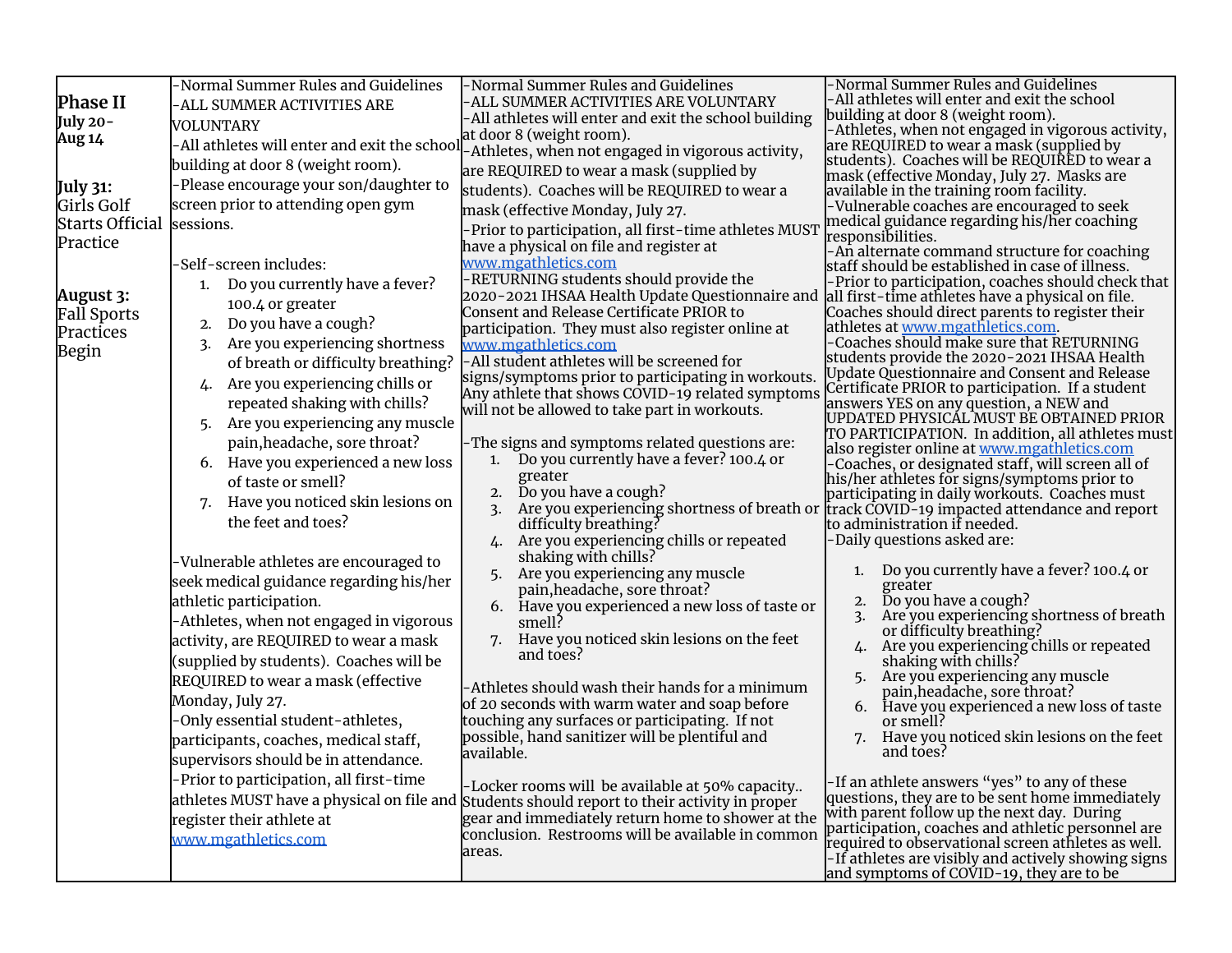| www.mgathletics.com<br>athletic facilities.<br>provided water bottles.<br>lavailable.<br>predetermined thresholds for mitigation<br>by following the local health department<br>guidelines. Specific return to | -RETURNING students should provide<br>the 2020-2021 IHSAA Health Update<br>Questionnaire and Consent and Release<br>Certificate PRIOR to participation. They<br>must also register online at<br>-Vigorous cleaning schedules have been<br>created and will be implemented for all<br>-Shared hydration stations will NOT be<br>used. Athletes will need to bring their<br>own water. The athletic trainer will<br>prepare water stations to refill athlete<br>-Student-athletes will have access to<br>locker rooms. Public restrooms will be<br>-Confirmed COVID cases will trigger | -Social distancing guidelines should ALWAYS be<br>followed. This is an expectation! Social distancing<br>is defined by staying at least 6 feet (two arms'<br>lengths) away from other people.<br>-Appropriate clothing/shoes should be worn at all<br>times.<br>-No sharing of clothing shoes, towels, or water<br>bottles.<br>-Athletes must be expected to shower at home and<br>wash workout clothing immediately upon returning school-provided mitigation resources, which will<br>to their home.<br>-For contact sports defined by NFHS (football,<br>wrestling, competitive cheerleading, lacrosse)<br>CONTACT IS allowed.<br>-Water stations will not be utilized EXCEPT for<br>filling individual, labeled water bottles.<br>Shared balls, equipment, etc will be cleaned by the<br>coaching staff after each session. | removed from the activity immediately and sent<br>home. Parent follow up should be conducted<br>within 24 hours.<br>Locker rooms will be available at 50% capacity.<br>Restrooms will be used in the common areas.<br>Social distancing guidelines should ALWAYS be<br>followed. This is an expectation!<br>-All shared equipment, including sports balls<br>(sprays), scoreboard equipment (wipes), etc.<br>should be cleaned immediately following the<br>activity session. It will be the coaches<br>responsibility to clean all equipment with<br>be located in the training room.<br>Free weight exercises requiring a spotter can be<br>conducted. Safety measures in all forms must be<br>strictly enforced in the weight room.<br>Contact IS Allowed.<br>Shared hydration stations will NOT be used.<br>Coaches should encourage athletes to bring their<br>own water. Athletic Trainer will have water<br>available for bottle refills only.<br>-No formal competition is allowed (Exception is<br> Girl's Golf) |
|----------------------------------------------------------------------------------------------------------------------------------------------------------------------------------------------------------------|--------------------------------------------------------------------------------------------------------------------------------------------------------------------------------------------------------------------------------------------------------------------------------------------------------------------------------------------------------------------------------------------------------------------------------------------------------------------------------------------------------------------------------------------------------------------------------------|---------------------------------------------------------------------------------------------------------------------------------------------------------------------------------------------------------------------------------------------------------------------------------------------------------------------------------------------------------------------------------------------------------------------------------------------------------------------------------------------------------------------------------------------------------------------------------------------------------------------------------------------------------------------------------------------------------------------------------------------------------------------------------------------------------------------------------|---------------------------------------------------------------------------------------------------------------------------------------------------------------------------------------------------------------------------------------------------------------------------------------------------------------------------------------------------------------------------------------------------------------------------------------------------------------------------------------------------------------------------------------------------------------------------------------------------------------------------------------------------------------------------------------------------------------------------------------------------------------------------------------------------------------------------------------------------------------------------------------------------------------------------------------------------------------------------------------------------------------------------|
|----------------------------------------------------------------------------------------------------------------------------------------------------------------------------------------------------------------|--------------------------------------------------------------------------------------------------------------------------------------------------------------------------------------------------------------------------------------------------------------------------------------------------------------------------------------------------------------------------------------------------------------------------------------------------------------------------------------------------------------------------------------------------------------------------------------|---------------------------------------------------------------------------------------------------------------------------------------------------------------------------------------------------------------------------------------------------------------------------------------------------------------------------------------------------------------------------------------------------------------------------------------------------------------------------------------------------------------------------------------------------------------------------------------------------------------------------------------------------------------------------------------------------------------------------------------------------------------------------------------------------------------------------------|---------------------------------------------------------------------------------------------------------------------------------------------------------------------------------------------------------------------------------------------------------------------------------------------------------------------------------------------------------------------------------------------------------------------------------------------------------------------------------------------------------------------------------------------------------------------------------------------------------------------------------------------------------------------------------------------------------------------------------------------------------------------------------------------------------------------------------------------------------------------------------------------------------------------------------------------------------------------------------------------------------------------------|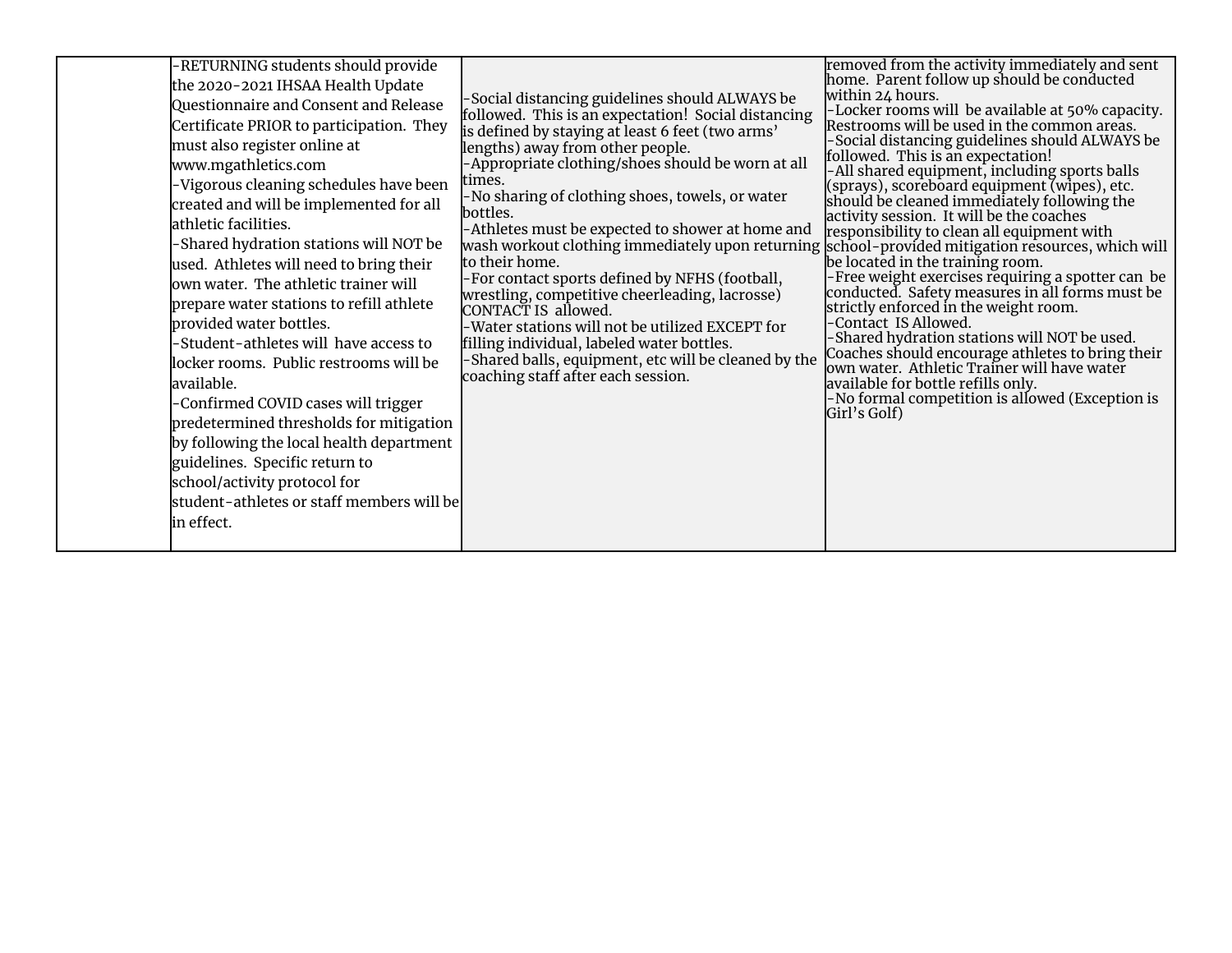|                    |                                              | -Facilities Open to spectators, media, and -Facilities Open to spectators, media, and vendors                                                     | -Facilities Open to spectators, media, and vendors                                                                                            |
|--------------------|----------------------------------------------|---------------------------------------------------------------------------------------------------------------------------------------------------|-----------------------------------------------------------------------------------------------------------------------------------------------|
| <b>Phase III</b>   | vendors with social distancing               | with social distancing                                                                                                                            | with social distancing                                                                                                                        |
| August 15-         | -All athletes will enter and exit the school | -Athletes, when not engaged in vigorous activity,                                                                                                 | -Athletes, when not engaged in vigorous activity,                                                                                             |
| further            | building at door 8 (weight room).            | are REQUIRED to wear a mask (supplied by                                                                                                          | are REQUIRED to wear a mask (supplied by                                                                                                      |
| notice             | -Please encourage your son/daughter to       | students). Coaches will be REQUIRED to wear a                                                                                                     | students). Coaches will be REQUIRED to wear a                                                                                                 |
|                    | screen prior to attending open gym           | mask (effective Monday, July 27.                                                                                                                  | mask (effective Monday, July 27.                                                                                                              |
| <b>Fall Sports</b> | sessions.                                    | Prior to participation, all first-time athletes MUST                                                                                              | -Vulnerable coaches are encouraged to seek                                                                                                    |
| Competition        |                                              | have a physical on file and register at                                                                                                           | medical guidance regarding his/her coaching                                                                                                   |
| <b>Begins</b>      | -Self-screen includes:                       | www.mgathletics.com<br>-RETURNING students should provide the                                                                                     | responsibilities.                                                                                                                             |
|                    | Do you currently have a fever?<br>1.         | 2020-2021 IHSAA Health Update Questionnaire and                                                                                                   | -An alternate command structure for coaching<br>staff should be established in case of illness.                                               |
|                    | 100.4 or greater                             | <b>Consent and Release Certificate PRIOR to</b>                                                                                                   | -Prior to participation, coaches should check that                                                                                            |
|                    | Do you have a cough?                         | participation. They must also register online at                                                                                                  | all first-time athletes have a physical on file.                                                                                              |
|                    | 2.                                           | www.mgathletics.com                                                                                                                               | Coaches should direct parents to register their                                                                                               |
|                    | Are you experiencing shortness<br>3.         | -All student athletes will be screened for                                                                                                        | athletes at www.mgathletics.com.<br>-Coaches should make sure that RETURNING                                                                  |
|                    | of breath or difficulty breathing?           | signs/symptoms prior to participating in workouts.<br>Any athlete that shows COVID-19 related symptoms                                            | students provide the 2020-2021 IHSAA Health                                                                                                   |
|                    | Are you experiencing chills or<br>4.         | will not be allowed to take part in workouts.                                                                                                     | Update Questionnaire and Consent and Release                                                                                                  |
|                    | repeated shaking with chills?                |                                                                                                                                                   | Certificate PRIOR to participation. If a student                                                                                              |
|                    | Are you experiencing any muscle<br>5.        | -The signs and symptoms related questions are:                                                                                                    | answers YES on any question, a NEW and<br> UPDATED PHYSICAL MUST BE OBTAINED PRIOR                                                            |
|                    | pain, headache, sore throat?                 | 1. Do you currently have a fever? 100.4 or                                                                                                        | TO PARTICIPATION. In addition, all athletes must                                                                                              |
|                    | 6. Have you experienced a new loss           | greater                                                                                                                                           | also register online at www.mgathletics.com                                                                                                   |
|                    | of taste or smell?                           | Do you have a cough?<br>2.                                                                                                                        | -Coaches, or designated staff, will screen all of<br>Are you experiencing shortness of breath or his/her athletes for signs/symptoms prior to |
|                    | Have you noticed skin lesions on             | difficulty breathing?                                                                                                                             | participating in daily workouts. Coaches must                                                                                                 |
|                    | the feet and toes?                           | 4. Are you experiencing chills or repeated                                                                                                        | track COVID-19 impacted attendance and report                                                                                                 |
|                    |                                              | shaking with chills?                                                                                                                              | to administration if needed.                                                                                                                  |
|                    | -Vulnerable athletes are encouraged to       | Are you experiencing any muscle                                                                                                                   | -Daily questions asked are:                                                                                                                   |
|                    | seek medical guidance regarding his/her      | pain, headache, sore throat?                                                                                                                      | Do you currently have a fever? 100.4 or<br>1.                                                                                                 |
|                    | athletic participation.                      | 6. Have you experienced a new loss of taste or<br>smell?                                                                                          | greater                                                                                                                                       |
|                    | -Athletes, when not engaged in vigorous      | 7. Have you noticed skin lesions on the feet                                                                                                      | Do you have a cough?<br>2.                                                                                                                    |
|                    | activity, are REQUIRED to wear a mask        | and toes?                                                                                                                                         | Are you experiencing shortness of breath<br>$\mathcal{R}$ .<br>or difficulty breathing?                                                       |
|                    | (supplied by students). Coaches will be      |                                                                                                                                                   | Are you experiencing chills or repeated<br>4.                                                                                                 |
|                    | REQUIRED to wear a mask (effective           | -Athletes should wash their hands for a minimum                                                                                                   | shaking with chills?                                                                                                                          |
|                    | Monday, July 27.                             | of 20 seconds with warm water and soap before                                                                                                     | Are you experiencing any muscle                                                                                                               |
|                    | -Only essential student-athletes,            | touching any surfaces or participating. If not<br>possible, hand sanitizer will be plentiful and                                                  | pain, headache, sore throat?<br>6. Have you experienced a new loss of taste                                                                   |
|                    | participants, coaches, medical staff,        | available.                                                                                                                                        | or smell?                                                                                                                                     |
|                    | supervisors should be in attendance.         |                                                                                                                                                   | Have you noticed skin lesions on the feet<br>7.                                                                                               |
|                    | -Prior to participation, all first-time      | Locker rooms will be available at 50% capacity                                                                                                    | and toes?                                                                                                                                     |
|                    |                                              | Students should report to their activity in proper<br>athletes MUST have a physical on file and gear and immediately return home to shower at the | -If an athlete answers "yes" to any of these                                                                                                  |
|                    | register their athlete at                    | conclusion. Restrooms will be available in common                                                                                                 | questions, they are to be sent home immediately                                                                                               |
|                    | www.mgathletics.com                          | areas.                                                                                                                                            | with parent follow up the next day. During                                                                                                    |
|                    | -RETURNING students should provide           |                                                                                                                                                   | participation, coaches and athletic personnel are<br>required to observational screen athletes as well.                                       |
|                    | the 2020-2021 IHSAA Health Update            |                                                                                                                                                   | -If athletes are visibly and actively showing signs                                                                                           |
|                    | Questionnaire and Consent and Release        | Social distancing guidelines should ALWAYS be                                                                                                     | and symptoms of COVID-19, they are to be                                                                                                      |
|                    |                                              | followed. This is an expectation! Social distancing                                                                                               | removed from the activity immediately and sent                                                                                                |